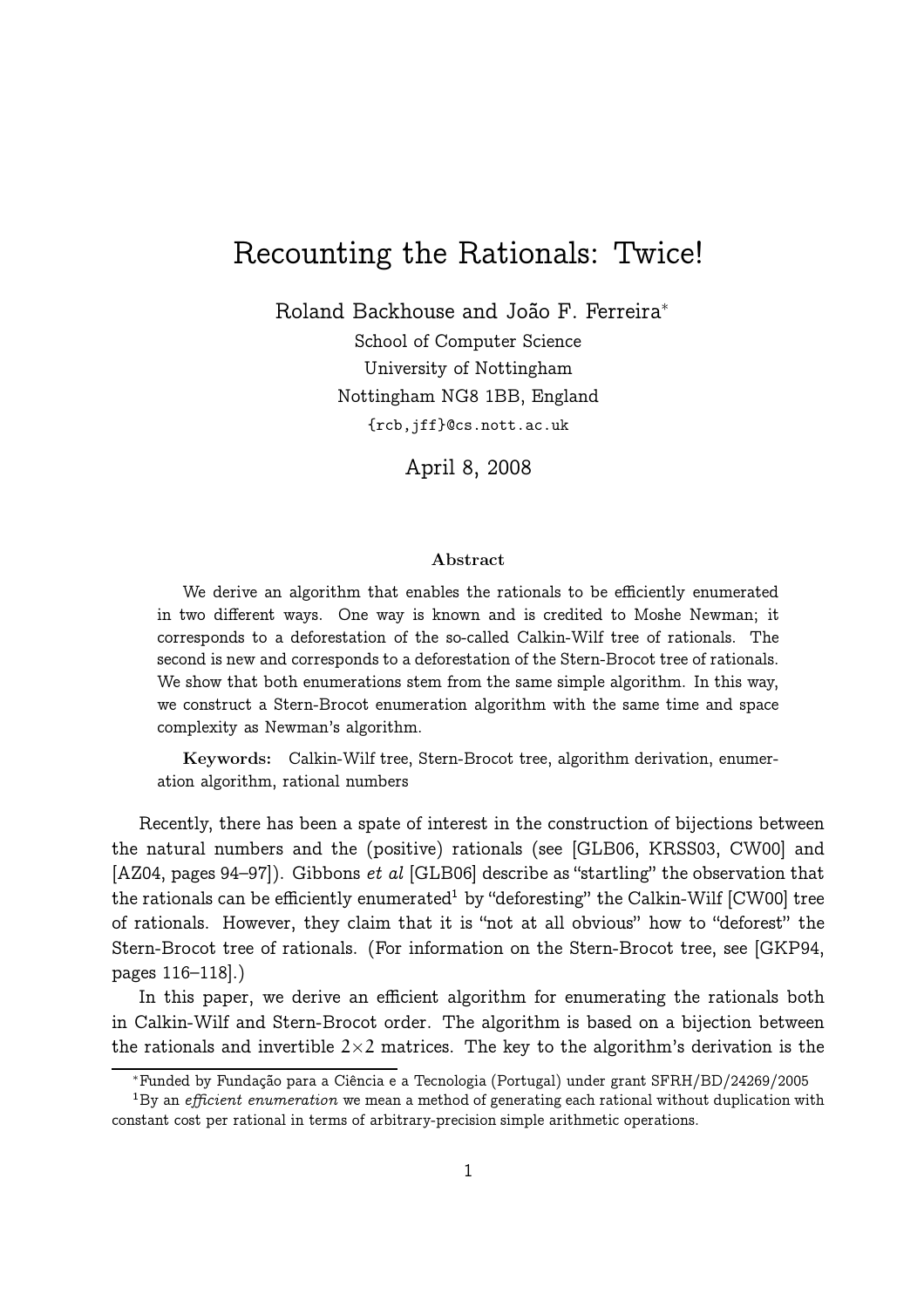reformulation of Euclid's algorithm in terms of matrices. The enumeration is efficient in the sense that it has the same time and space complexity as the algorithm credited to Moshe Newman in [KRSS03], albeit with a constant-fold increase in the number of variables and number of arithmetic operations needed at each iteration.

Section 1 reviews Euclid's algorithm, whilst section 2 discusses the enumeration algorithms. Section 3 discusses the method used to derive the algorithm. The appendix documents a Haskell implementation of the algorithm.

# 1 Euclid's Algorithm

A positive rational in so-called "lowest form" is an ordered pair of positive, coprime integers. Every rational  $\frac{m}{n}$  has unique lowest-form representation  $\frac{m_{(m\varphi n)}}{n_{/(m\varphi n)}}$  $\frac{\frac{\mathfrak{m}}{2}(\mathfrak{m}\oslash\mathfrak{n})}{\mathfrak{n}/\mathfrak{m}\oslash\mathfrak{n}}.$  (We use " $\bigtriangledown$ " to denote "greatest common divisor". We prefer to use an infix notation whenever —as in this case— the operator is symmetric and associative. As we see below, the exploitation of symmetry and associativity is extremely important to effective reasoning.)

Because computing the lowest-form representation involves computing greatest common divisors, it seems sensible to investigate Euclid's algorithm to see whether it gives insight into how to enumerate the rationals. Indeed it does.

Below we present Euclid's algorithm as it might be presented in a modern textbook. (We use Dijkstra's Guarded Command Language [Dij75] to express the algorithm because it allows us to fully express the symmetry between m and n. The "do-od" statement is executed repeatedly. Termination occurs when both of the two guards  $y < x$  and  $x < y$ are false (i.e. when x and y are equal). When  $y < x$  evaluates to true, the assignment  $x := x - y$  is executed, and then the do-od is executed again. Similarly, when  $x < y$  the assignment  $y := y - x$  is executed before repeated execution of the do-od statement.)

```
{ 0<m ∧ 0<n }
x,y := m, n;{ Invariant: 0 \lt x \wedge 0 \lt y \wedge x \triangledown y = m \triangledown nBound function: x + y }
do y \leq x \rightarrow x := x - y\Box x < y \rightarrow y := y - xod
\{ x = u = x \nabla u = m \nabla n \}
```
The algorithm below is a somewhat unusual, but very effective, way of rewriting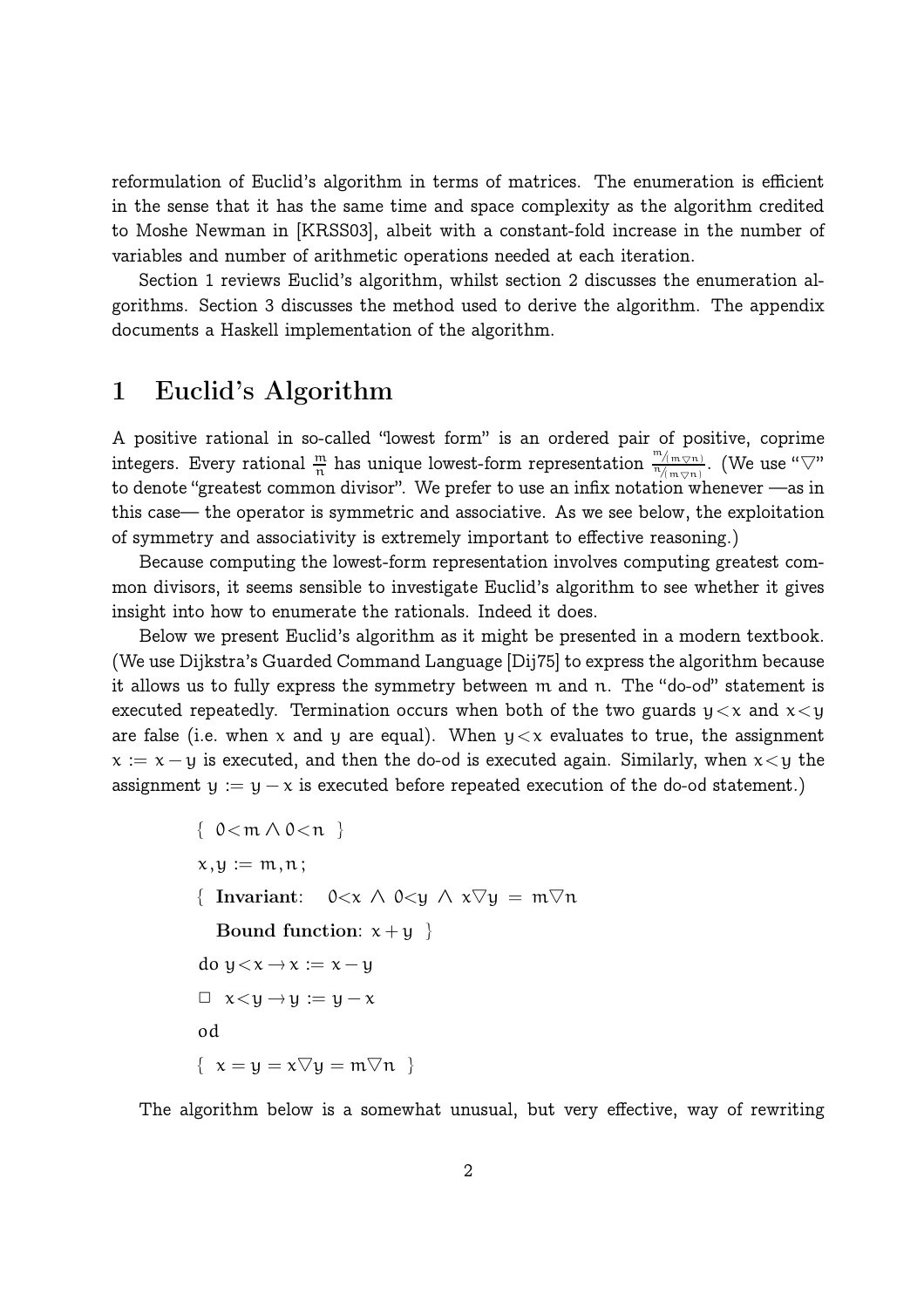Euclid's algorithm when the goal is to establish the theorem that the greatest common divisor of two numbers is a linear combination of the numbers.

The algorithm is expressed in matrix terms. The input to the algorithm is a vector  $(m n)$  of strictly positive integers. The vector  $(x y)$  is initialised to  $(m n)$  and, on termination, its value is the vector  $(m\nabla n m\nabla n)$ . In addition to computing the greatest common divisor, it also computes a matrix C. An invariant of the algorithm is that the vector  $(x y)$  equals  $(m n) \times C$ . In words,  $(x y)$  is a "linear combination" of  $(m n)$ . Specifically, I, A and B are 2×2 matrices; I is the identity matrix  $(\frac{1}{\alpha})$ 0 0  $\binom{0}{1}$  ,  ${\bf A}$  is the matrix  $\begin{pmatrix} 1 \\ -1 \end{pmatrix}$ −1 0  $\binom{0}{1}$  and  $\bf{B}$  is the matrix  $\binom{1}{0}$ 0 −1  $\binom{-1}{1}$ . The assignment  $(x y) := (x y) \times A$  is equivalent to  $x,y := x-y,y$ , as can be easily checked.

{ 
$$
0 < m \land 0 < n
$$
 }  
\n $(xy), C := (mn), I;$   
\n{ Invariant:  $(xy) = (mn) \times C$  }  
\n $do y < x \rightarrow (xy), C := (xy) \times A, C \times A$   
\n $\Box x < y \rightarrow (xy), C := (xy) \times B, C \times B$   
\n $od$   
\n ${ (xy) = (m \nabla n m \nabla n) = (m n) \times C }$ 

The verification of the supplied invariant is a simple consequence of the associativity of matrix multiplication. It is this form of the algorithm that is the starting point for our enumeration of the rationals.

## 2 Enumerating the Rationals

Beginning with an arbitrary pair of positive integers m and n, the above algorithm calculates an invertible matrix C such that

 $(m\nabla n m\nabla n) = (mn) \times C$ .

It follows that

$$
(1) \quad (1\,1) \times C^{-1} \,=\, (\mathop{\raisebox{1.1pt}{\tiny\rm W}}\nolimits_{(\mathfrak{m}\bigtriangledown\mathfrak{n})}\mathop{\raisebox{1.1pt}{\tiny\rm W}}\nolimits_{(\mathfrak{m}\bigtriangledown\mathfrak{n})})\enspace.
$$

Because the algorithm is deterministic, positive integers m and n uniquely define the matrix C. That is, there is a function from pairs of positive integers to finite products of the matrices A and B.

Also, because the matrices  ${\bf A}$  and  ${\bf B}$  are constant and invertible,  ${\bf C}^{-1}$  is a finite product of the matrices  $\textbf{A}^{-1}$  and  $\textbf{B}^{-1}$  and  $(1)$  uniquely defines a rational  $\frac{\text{m}}{\text{n}}$ . We may therefore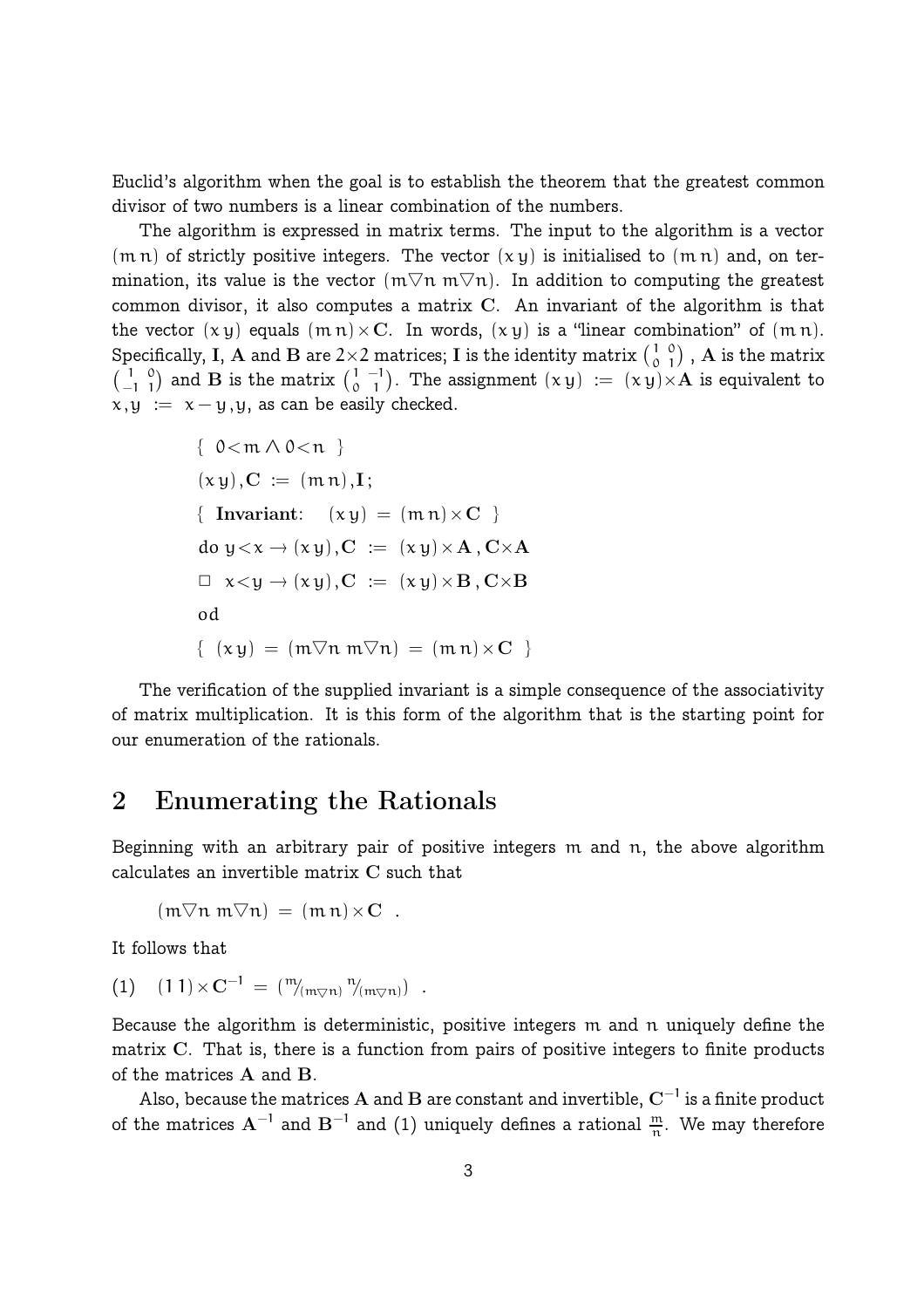conclude that there is a bijection between the rationals and the finite products of the matrices  $\mathrm{A}^{-1}$  and  $\mathrm{B}^{-1}$  provided that we can show that all such products are different.

The finite products of matrices  $\mathrm{A}^{-1}$  and  $\mathrm{B}^{-1}$  form a binary tree with root the identity matrix (the empty product). Renaming  $\mathrm{A}^{-1}$  as  $\mathrm{L}$  and  $\mathrm{B}^{-1}$  as  $\mathrm{R},$  the tree can be displayed with "L" indicating a left branch and "R" indicating a right branch. Fig. 1 displays the first few levels of the tree.



Figure 1: Tree of Products of L and R

That all matrices in the tree are different is proved by showing that the tree is a binary search tree (as formalised shortly). The key element of the proof<sup>2</sup> is that the determinants of A and B are both equal to 1 and, hence, the determinant of any finite product of Ls and Rs is also 1.

Formally, we define the relation  $\prec$  on matrices that are finite products of Ls and Rs by

$$
\left(\begin{smallmatrix} a & c \\ b & d \end{smallmatrix}\right) \prec \left(\begin{smallmatrix} a' & c' \\ b' & d' \end{smallmatrix}\right) \;\; \equiv \;\; \frac{a+c}{b+d} < \frac{a'+c'}{b'+d'} \;\; .
$$

(Note that the denominator in these fractions is strictly positive; this fact is easily proved by induction.) We prove that, for all such matrices  $X, Y$  and  $Z$ ,

$$
(2) \quad X \times L \times Y \prec X \prec X \times R \times Z \quad .
$$

It immediately follows that there are no duplicates in the tree of matrices because the relation  $\prec$  is clearly transitive and a subset of the inequality relation. (Property (2) formalises precisely what we mean by the tree of matrices forming a binary search tree:

 $\rm ^2The$  proof is an adaptation of the proof in [GKP94, page 117] that the rationals in the Stern-Brocot tree are all different. Our use of determinants corresponds to their use of "the fundamental fact" (4.31). Note that the definitions of  $L$  and  $R$  are swapped around in [GKP94].)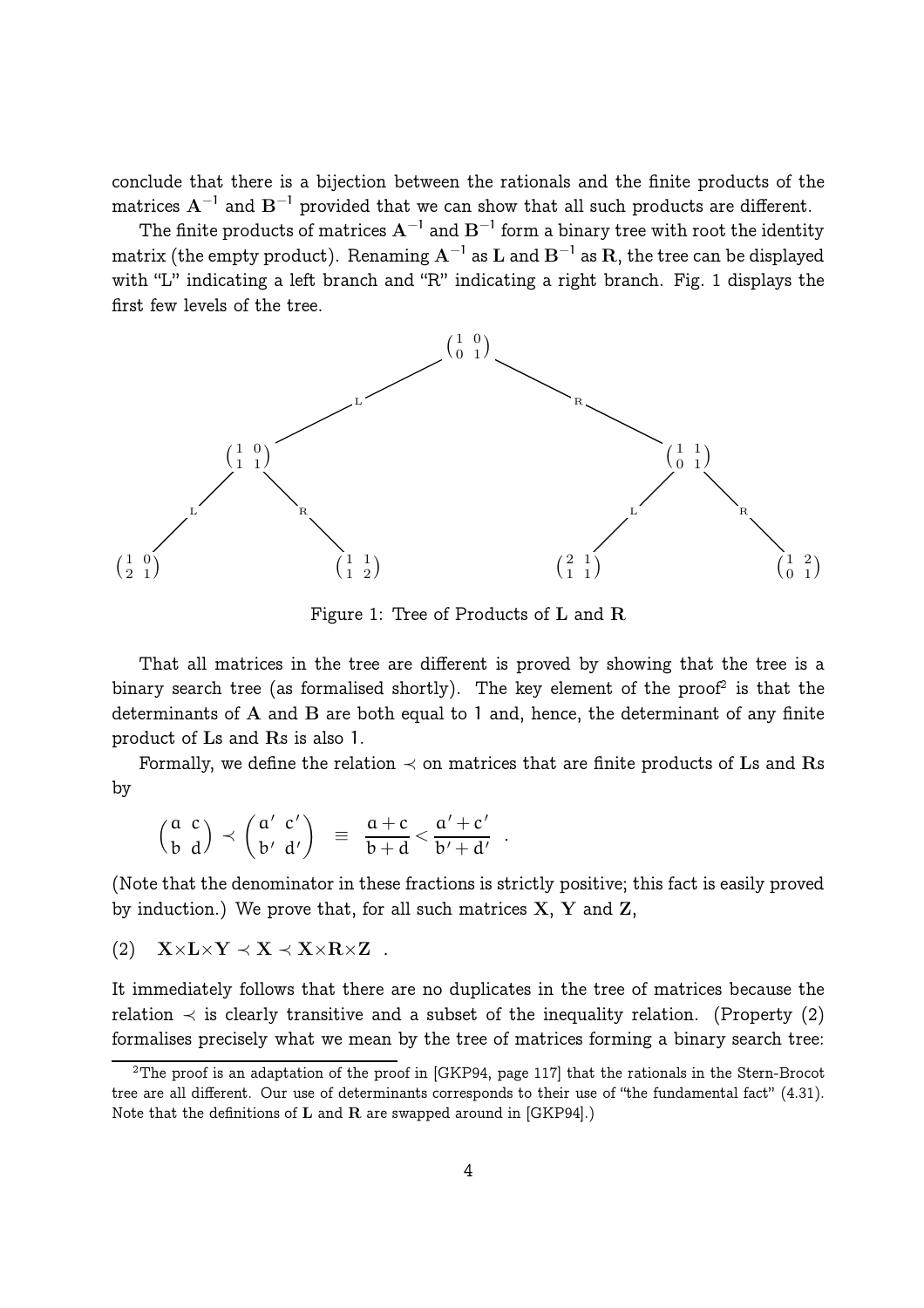the entries are properly ordered by the relation  $\prec$ , with matrices in the left branch being "less than" the root matrix which is "less than" matrices in the right branch.)

In order to show that

$$
(3) \quad \mathbf{X}{\times}\mathbf{L}{\times}\mathbf{Y}\prec\mathbf{X}\qquad ,
$$

suppose  $\mathbf{X}\mathbf{=}\left(\mathbf{a}\atop \mathbf{b}\right)$ c  $\left(\begin{smallmatrix} c \ d \end{smallmatrix}\right)$  and  $\mathbf{Y}=\left(\begin{smallmatrix} a' \ b' \end{smallmatrix}\right)$ b′ c ′  $\left(\begin{smallmatrix} c' \ d' \end{smallmatrix}\right)$  . Then, since  $\mathbf{L} = \left(\begin{smallmatrix} 1 \ 1 \end{smallmatrix}\right)$ 1 0  $\binom{0}{1}$ , (3) is easily calculated to be

.

$$
\frac{(a+c)\times a'+(c\times b')+(a+c)\times c'+(c\times d')}{(b+d)\times a'+(d\times b')+(b+d)\times c'+(d\times d')}<\frac{a+c}{b+d}
$$

That this is true is also a simple, albeit longer, calculation (which exploits the monotonicity properties of multiplication and addition); as observed earlier, the key property is that the determinant of X is 1, i.e.  $a \times d - b \times c = 1$ . The proof that  $X \prec X \times R \times Z$  is similar.

Of course, we can also express Euclid's algorithm in terms of transpose matrices. Instead of writing assignments to the vector  $(x y)$ , we can write assignments to its transpose  $\int x$  $\mathbf{y}^{\times}_{\mathbf{y}}$ ). Noting that  $\mathbf{A}% _{\mathbf{y}}$  and  $\mathbf{B}% _{\mathbf{y}}$  are each other's transposition, the assignment

$$
(x y), C := (x y) \times A, C \times A
$$

in the body of Euclid's algorithm becomes

$$
\begin{pmatrix} x \\ y \end{pmatrix}, C := B \times \begin{pmatrix} x \\ y \end{pmatrix}, B \times C.
$$

Similarly, the assignment

$$
(xy), C := (xy) \times B, C \times B
$$

becomes

$$
\begin{pmatrix} x \\ y \end{pmatrix} \,, C \ := \ A \times \begin{pmatrix} x \\ y \end{pmatrix} \,, A \times C \ .
$$

On termination, the matrix C computed by the revised algorithm will of course be  $\operatorname{different};$  the pair  $\left(\begin{smallmatrix} \mathfrak{m}/\mathfrak{m}\otimes\mathfrak{n}\end{smallmatrix}\right) \ \ \ \begin{smallmatrix} \mathfrak{m}/\mathfrak{m}\otimes\mathfrak{n}\end{smallmatrix}$ ) is recovered from it by the identity

.

$$
\mathbf{C}^{-1} \times \begin{pmatrix} 1 \\ 1 \end{pmatrix} \; = \; \begin{pmatrix} \frac{m}{m_{\nabla} n} \\ \frac{n}{m_{\nabla} n} \end{pmatrix}
$$

In this way, we get a second bijection between the rationals and the finite products of the matrices  $\mathrm{A}^{-1}$  and  $\mathrm{B}^{-1}.$  This is the basis for our second method of enumerating the rationals.

In summary, we have: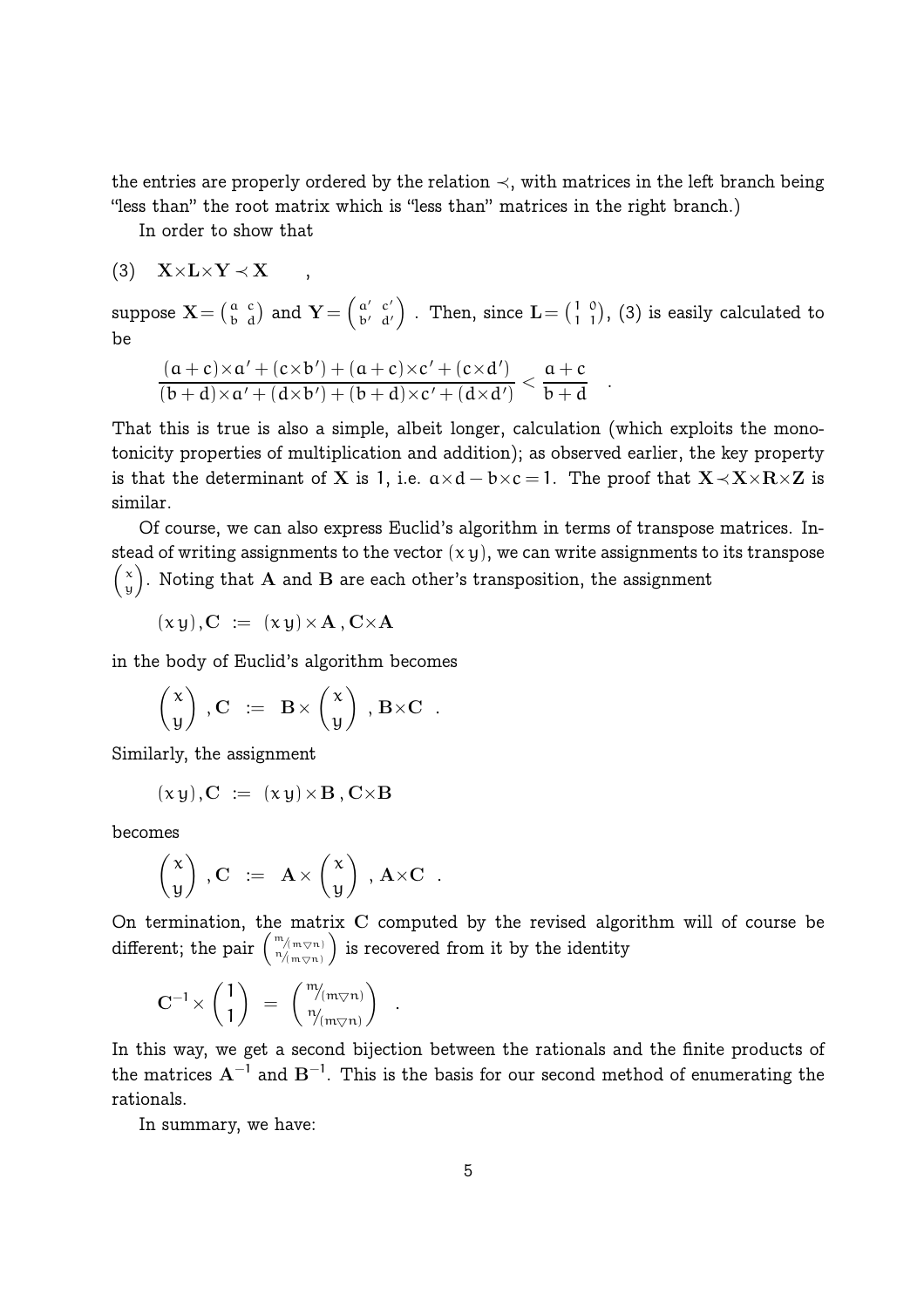Theorem 4 Define the matrices L and R by

$$
\mathbf{L} = \begin{pmatrix} 1 & 0 \\ 1 & 1 \end{pmatrix} \quad \text{and} \quad \mathbf{R} = \begin{pmatrix} 1 & 1 \\ 0 & 1 \end{pmatrix}
$$

Then the following algorithm computes a bijection between the (positive) rationals and the finite products of  $L$  and  $R$ . Specifically, the bijection is given by the function that maps the rational  $\frac{m}{n}$  to the matrix D constructed by the algorithm together with the function from a finite product, D, of Ls and Rs to  $(11) \times D$ . (The comments added to the algorithm supply the information needed to verify this assertion.)

.

$$
\{ 0 < m \land 0 < n \}
$$
\n
$$
(x y), D := (m n), I;
$$
\n
$$
\{ \text{ Invariant: } (m n) = (x y) \times D \}
$$
\n
$$
d o y < x \to (x y), D := (x y) \times L^{-1}, L \times D
$$
\n
$$
\Box x < y \to (x y), D := (x y) \times R^{-1}, R \times D
$$
\n
$$
o d
$$
\n
$$
\{ (x y) = (m \nabla n \ m \nabla n) \land (m \nabla m) \nabla (m \nabla n) = (1 1) \times D \}
$$

Similarly, by applying the rules of matrix transposition to all expressions in the above, Euclid's algorithm constructs a second bijection between the rationals and finite products of the matrices  $L$  and  $R$ . Specifically, the bijection is given by the function that maps the rational  $\frac{m}{n}$  to the matrix D constructed by the revised algorithm together with the function from finite products, D, of Ls and Rs to  $\mathrm{D}\times \mathrm{D}_1$  $\binom{1}{1}$ .

 $\Box$ 

### 2.1 Enumerating Products of L and R

The problem of enumerating the rationals has been transformed to the problem of enumerating all finite products of the matrices L and R. As observed earlier, the matrices are naturally visualised as a tree —recall fig. 1— with left branching corresponding to multiplying (on the right) by L and right branching to multiplying (on the right) by R.

By premultiplying each matrix in the tree by (1 1), we get a tree of rationals. (Premultiplying by (1 1) is accomplished by adding the elements in each column.) This tree is called the Calkin-Wilf tree [GLB06, AZ04, CW00]. The first four levels of the tree are shown in fig. 2. In this figure, the vector  $(x y)$  has been displayed as  $\frac{y}{x}$ . (Note the order of  $x$  and  $y$ . This is to aid comparison with existing literature.)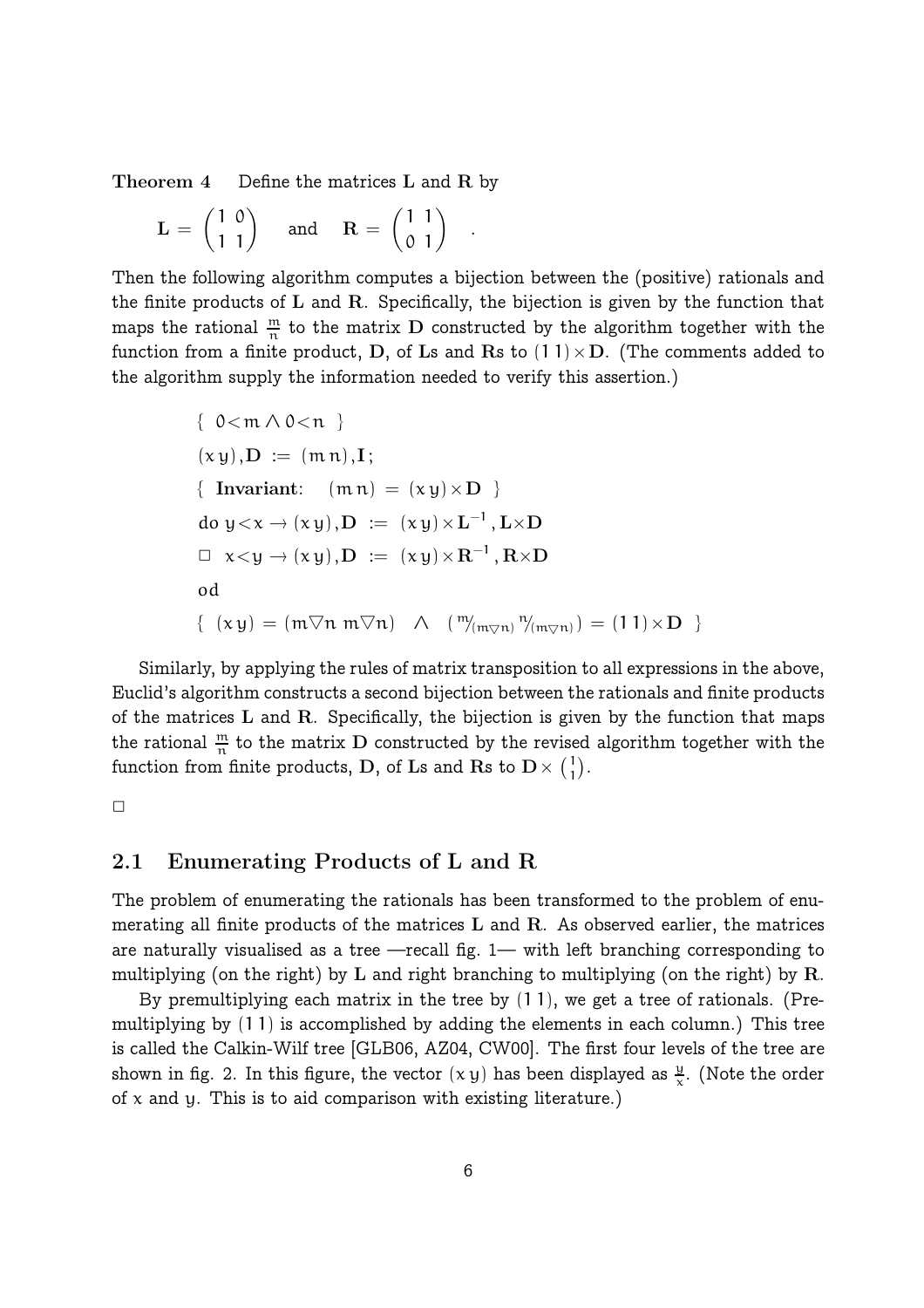

Figure 2: Calkin-Wilf Tree of Rationals

By postmultiplying each matrix in the tree by  $\binom{1}{1}$  $\binom{1}{1}$ , we also get a tree of rationals. (Postmultiplying by  $\binom{1}{1}$  $\binom{1}{1}$  is accomplished by adding the elements in each row.) This tree is called the Stern-Brocot tree [GKP94, pages 116–118]. See fig. 3. In this figure, the vector  $\begin{pmatrix} x \\ y \end{pmatrix}$  $\begin{pmatrix} \mathbf{x} \ \mathbf{y} \end{pmatrix}$  has been displayed as  $\frac{\mathbf{x}}{\mathbf{y}}$ .



Figure 3: Stern-Brocot Tree of Rationals

Of course, if we can find an efficient way of enumerating the matrices in fig. 1, we immediately get an enumeration of the rationals as displayed in the Calkin-Wilf tree and as displayed in the Stern-Brocot tree — as each matrix is enumerated, simply premultiply by (11) or postmultiply by  $\binom{1}{1}$  $\binom{1}{1}$ . Formally, the matrices are enumerated by enumerating all strings of Ls and Rs in lexicographic order, beginning with the empty string; each string is mapped to a matrix by the homomorphism that maps "L" to  $L$ , "R" to  $R$ , and string concatenation to matrix product. It is easy to enumerate all such strings; as we see shortly, converting strings to matrices is also not difficult, for the simple reason that L and R are invertible.

The enumeration proceeds level-by-level. Beginning with the unit matrix (level 0), the matrices on each level are enumerated from left to right. There are  $2^{\text{k}}$  matrices on level k, the first of which is  $\mathrm{L}^{\text{k}}$ . The problem is to determine for a given matrix, which is the matrix "adjacent" to it. That is, given a matrix  $D$ , which is a finite product of  $L$ and  $\rm R,$  and is different from  $\rm R^k$  for all k, what is the matrix that is to the immediate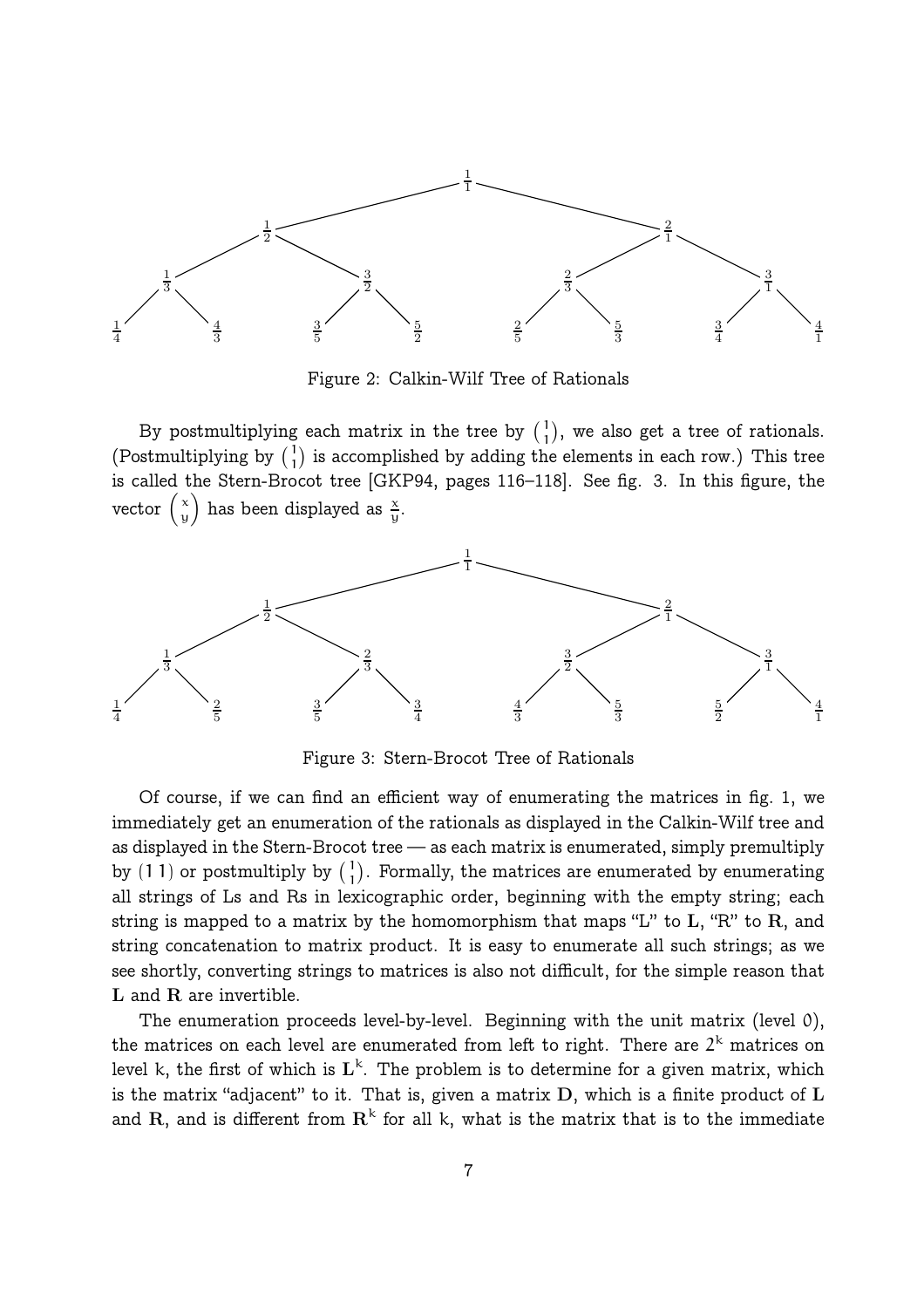right of D in fig. 1?

Consider the lexicographic ordering on strings of Ls and Rs of the same length. The string immediately following a string s (that is not the last) is found by identifying the rightmost L in s. Supposing s is the string tLR<sup>j</sup>, where R<sup>j</sup> is a string of j Rs, its successor is  $\text{tRL}^{\text{j}}$ .

It's now easy to see how to transform the matrix identified by s to its successor matrix. Simply postmultiply by  ${\bf R}^{-j}\!\times\!{\bf L}^{-1}\!\times\!{\bf R}\!\times\!{\bf L}^j.$  This is because, for all  ${\bf T}$  and  ${\bf j},$ 

$$
(\mathbf{T} \times \mathbf{L} \times \mathbf{R}^j) \times (\mathbf{R}^{-j} \times \mathbf{L}^{-1} \times \mathbf{R} \times \mathbf{L}^j) = \mathbf{T} \times \mathbf{R} \times \mathbf{L}^j .
$$

Also, it is easy to calculate  $\mathbf{R}^{-\mathfrak{j}} \!\times\! \mathbf{L}^{-\mathfrak{l}} \!\times\! \mathbf{R} \!\times\! \mathbf{L}^{\mathfrak{j}}.$  Specifically,

$$
\mathbf{R}^{-j} \times \mathbf{L}^{-1} \times \mathbf{R} \times \mathbf{L}^{j} = \begin{pmatrix} 2j+1 & 1 \\ -1 & 0 \end{pmatrix}
$$

(We omit the details. Briefly, by induction,  $\mathbf{L}^j$  equals  $\begin{pmatrix} 1 \\ 1 \end{pmatrix}$ j 0  $\binom{0}{1}$ . Also,  ${\bf R}$  is the transpose of  $L.$ 

.

The final task is to determine, given a matrix D, which is a finite product of Ls and  ${\rm \bf R}$ s, and is different from  ${\rm \bf R}^k$  for all k, the unique value j such that  ${\rm \bf D} = {\rm \bf T} \times {\rm \bf L} \times {\rm \bf R}^j$  for some T. This can be determined by examining Euclid's algorithm once more.

The matrix form of Euclid's algorithm discussed in theorem 4 computes a matrix D given a pair of positive numbers m and n; it maintains the invariant

$$
(\mathfrak{m}\,\mathfrak{n})\,=\, (x\,y)\!\times\!\mathbf{D}\ .
$$

D is initially the identity matrix and  $x$  and  $y$  are initialised to m and n, respectively; immediately following the initialisation process,  $D$  is repeatedly premultiplied by  $R$  so long as x is less than y. Simultaneously, y is reduced by x. The number of times that  $D$ is premultiplied by R is thus the greatest number j such that  $j \times m$  is less than n, which is  $\left| \frac{n-1}{m} \right|$  $\frac{-1}{m}$ . Now suppose the input values  $m$  and  $n$  are coprime. Then, on termination of the algorithm,  $(1 1) \times D$  equals  $(m n)$ . That is, if

$$
\mathbf{D} = \begin{pmatrix} \mathbf{D}_{00} & \mathbf{D}_{01} \\ \mathbf{D}_{10} & \mathbf{D}_{11} \end{pmatrix}
$$

then,

$$
\left\lfloor\frac{n-1}{m}\right\rfloor\ =\ \left\lfloor\frac{\mathbf{D}_{01}+\mathbf{D}_{11}-1}{\mathbf{D}_{00}+\mathbf{D}_{10}}\right\rfloor
$$

,

It remains to decide how to keep track of the levels in the tree. For this purpose, it is not necessary to maintain a counter. It suffices to observe that  $D$  is a power of  $R$  exactly when the rationals in the Calkin-Wilf, or Stern-Brocot, tree are integers, and this integer is the number of the next level in the tree (where the root is on level 0). So, it is easy

.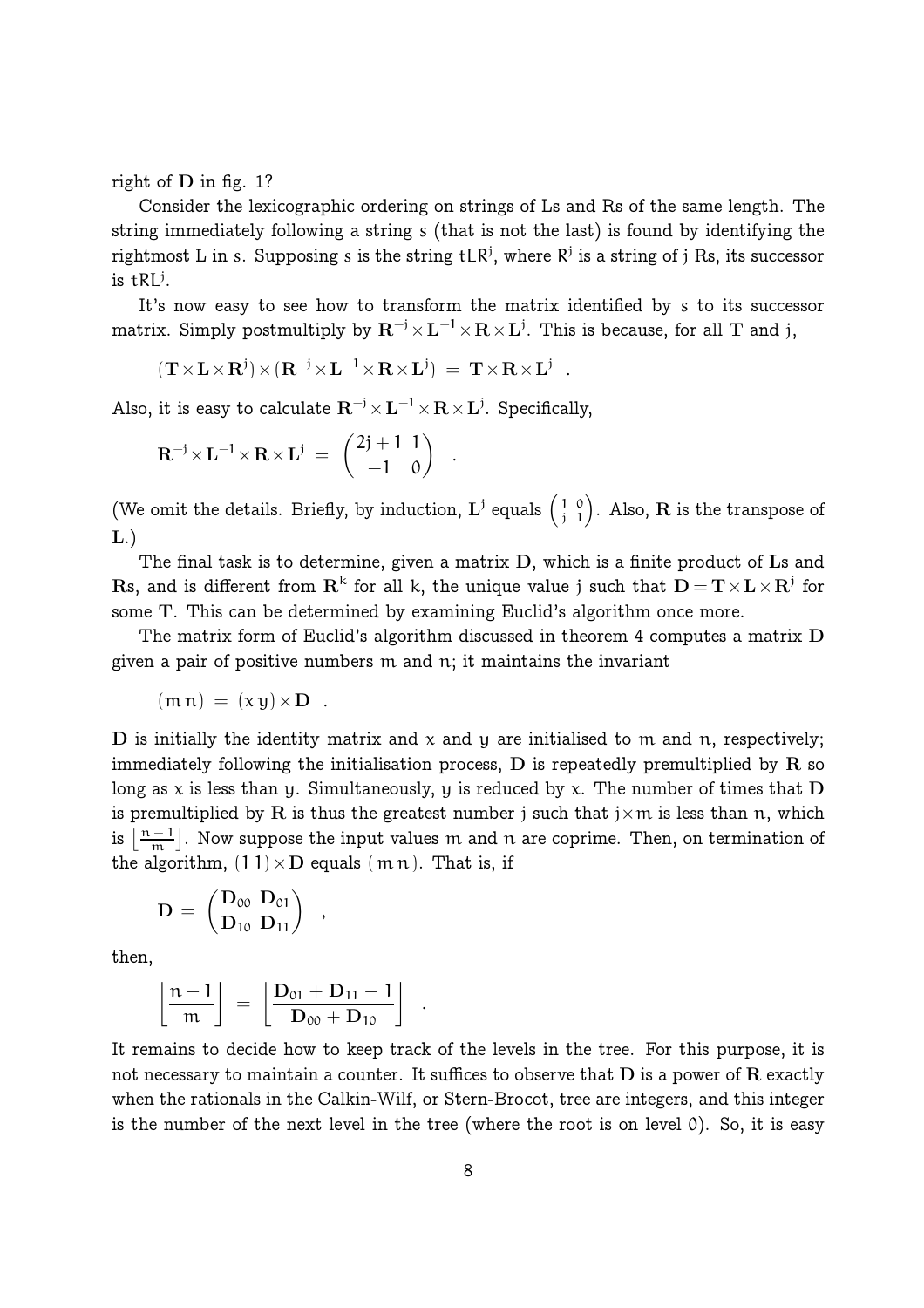to test whether the last matrix on the current level has been reached. Equally, the first matrix on the next level is easily calculated. For reasons we discuss in the next section, we choose to test whether the rational in the Calkin-Wilf tree is an integer; that is, we evaluate the boolean  $D_{00} + D_{10} = 1$ . In this way, we get the following (non-terminating) program which computes the successive values of D.

$$
\begin{array}{l}D:=\mathrm{\bf I};\\ \text{do } {\bf D}_{00}+{\bf D}_{10}\!=\!1 \rightarrow {\bf D} \, := \, \left(\begin{smallmatrix} 1 & 0 \\ {\bf D}_{01}+{\bf D}_{11} & 1 \end{smallmatrix}\right)\\ \square \quad {\bf D}_{00}+{\bf D}_{10}\!\neq\!1 \rightarrow j := \left[\begin{smallmatrix} {\bf D}_{01}+{\bf D}_{11}-1 \\ {\bf D}_{00}+{\bf D}_{10} \end{smallmatrix}\right] \, ; \, {\bf D} \, := \, {\bf D}\times \left(\begin{smallmatrix} 2j+1 & 1 \\ -1 & 0 \end{smallmatrix}\right)\\ \text{od}\end{array}
$$

A minor simplification of this algorithm is that the " $-1$ " in the assignment to j can be omitted. This is because  $\left\lfloor \frac{n-1}{m} \right\rfloor$  $\frac{-1}{m}$  and  $\frac{n}{m}$  $\frac{\text{m}}{\text{m}}$  are equal when  $\text{m}$  and  $\text{n}$  are coprime and  $\text{m}$ is different from 1. We return to this shortly.

#### 2.2 The Enumerations

As remarked earlier, we immediately get an enumeration of the rationals as displayed in the Calkin-Wilf tree and as displayed in the Stern-Brocot tree — as each matrix is enumerated, simply premultiply by  $(1\ 1)$  or postmultiply by  $({1\ \ 1})$  $\binom{1}{1}$ , respectively.

In the case of enumerating the Calkin-Wilf tree, several optimisations are possible. First, it is immediate from our derivation that the value assigned to the local variable j is a function of  $(1\ 1)\times\mathbf{D}$ . In turn, the matrix  $\binom{2\mathbf{i}+1}{-1}$ −1 1  $\binom{1}{0}$  is also a function of  $(1\ 1) \times D$ . Let us name the function J, so that the assignment becomes

 $D := D \times L((11) \times D)$ .

Then, the Calkin-Wilf enumeration iteratively evaluates

 $(11) \times (D \times J.((11) \times D))$ .

Matrix multiplication is associative; so this is

 $((11) \times D) \times J.((11) \times D)$ ,

which is also a function of  $(1 1) \times D$ . Moreover —in anticipation of the current discussion we have been careful to ensure that the test for a change in the level in the tree is also a function of  $(1 1) \times D$ . Combined together, this means that, in order to enumerate the rationals in Calkin-Wilf order, it is not necessary to compute D at each iteration, but only  $(1\ 1)\times$ D. Naming the two components of this vector m and n, and simplifying the matrix multiplications, we get<sup>3</sup>

<sup>&</sup>lt;sup>3</sup>Recall that, to comply with existing literature, the enumerated rational is  $\frac{n}{m}$  and not  $\frac{m}{n}$ .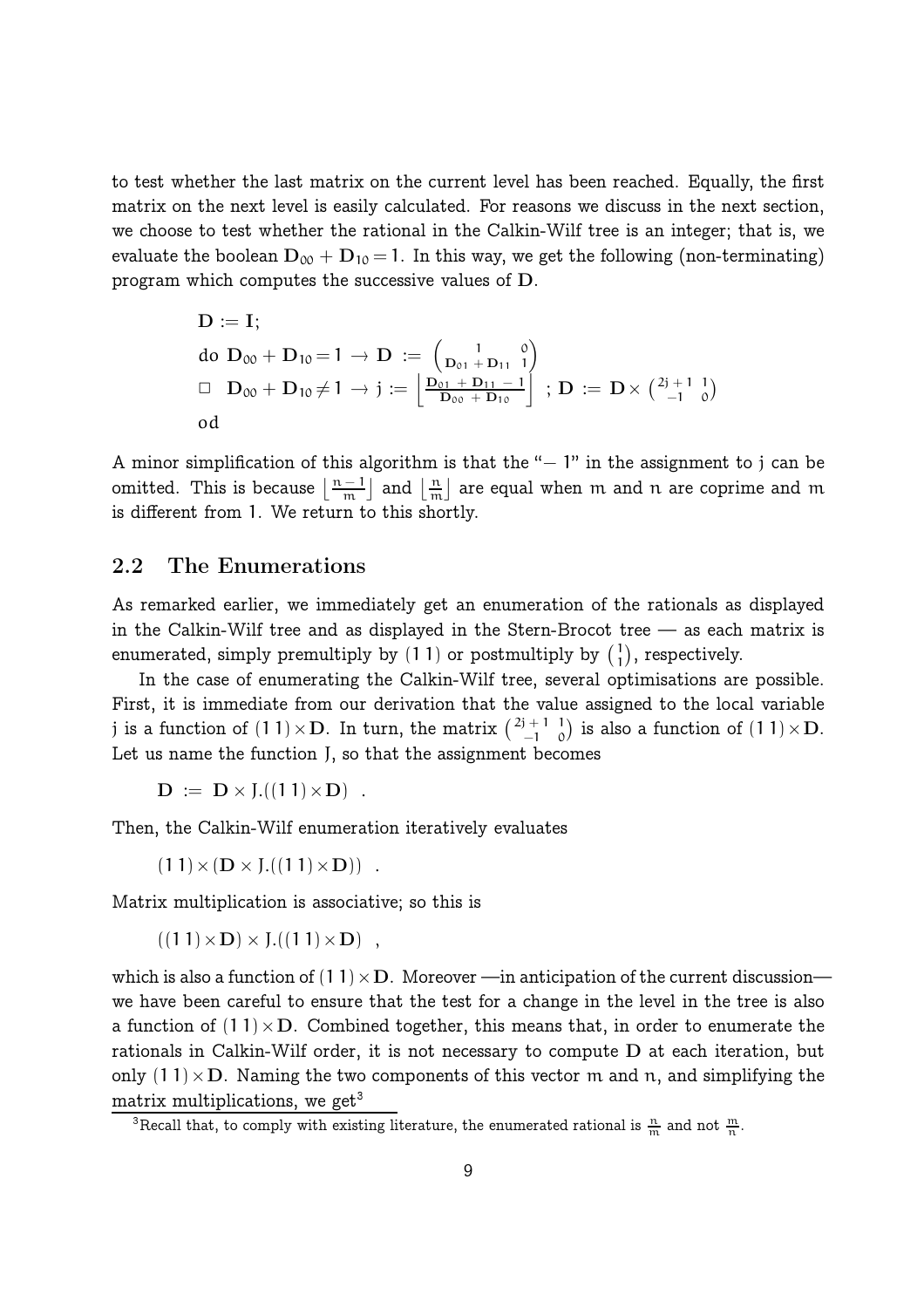$$
m, n := 1,1;
$$
  
do m=1  $\to$  m,n := n+1,m  
 $\Box$  m \ne 1  $\to$  m,n :=  $(2\left\lfloor \frac{n-1}{m} \right\rfloor + 1) \times m - n$ , m  
od

At this point, a further simplification is also possible. We remarked earlier that  $\left\lfloor\frac{n-1}{m}\right\rfloor$  $\frac{-1}{m}$ equals  $\lfloor \frac{n}{m} \rfloor$  $\frac{\text{m}}{\text{m}}$  when  $\text{m}$  and  $\text{n}$  are coprime and  $\text{m}$  is different from 1. By good fortune, it is also the case that  $(2 \mid \frac{n}{m})$  $\left\lfloor \frac{n}{m} \right\rfloor + 1 \times m - n$  simplifies to  $n + 1$  when  $m$  is equal to 1. That is, the elimination of "− 1" in the evaluation of the floor function leads to the elimination of the entire case analysis! This is the algorithm attributed to Newman in [KRSS03].

$$
m, n := 1,1;
$$
  
do  $m, n := \left(2 \left\lfloor \frac{n}{m} \right\rfloor + 1\right) \times m - n$ , m  
od

# 3 Discussion

This paper was motivated by reading two publications, [GKP94, pages 116–118] and [GLB06]. Gibbons, Lester and Bird [GLB06] show how to enumerate the elements of the Calkin-Wilf tree, but claim that "it is not at all obvious how to do this for the Stern-Brocot tree". Specifically, they say:

However, there is an even better compensation for the loss of the ordering property in moving from the Stern-Brocot to the Calkin-Wilf tree: it becomes possible to deforest the tree altogether, and generate the rationals directly, maintaining no additional state beyond the 'current' rational. This startling observation is due to Moshe Newman (Newman, 2003). In contrast, it is not at all obvious how to do this for the Stern-Brocot tree; the best we can do seems to be to deforest the tree as far as its levels, but this still entails additional state of increasing size.

In this paper, we have shown that it is possible to enumerate the rationals in Stern-Brocot order without incurring "additional state of increasing size". More importantly, we have presented one enumeration algorithm with two specialisations, one being the Calkin-Wilf enumeration they present, and the other being the Stern-Brocot enumeration that they described as being "not at all obvious".

The optimisation of Calkin-Wilf enumeration which leads to Newman's algorithm is not possible for Stern-Brocot enumeration. Nevertheless, the complexity of Stern-Brocot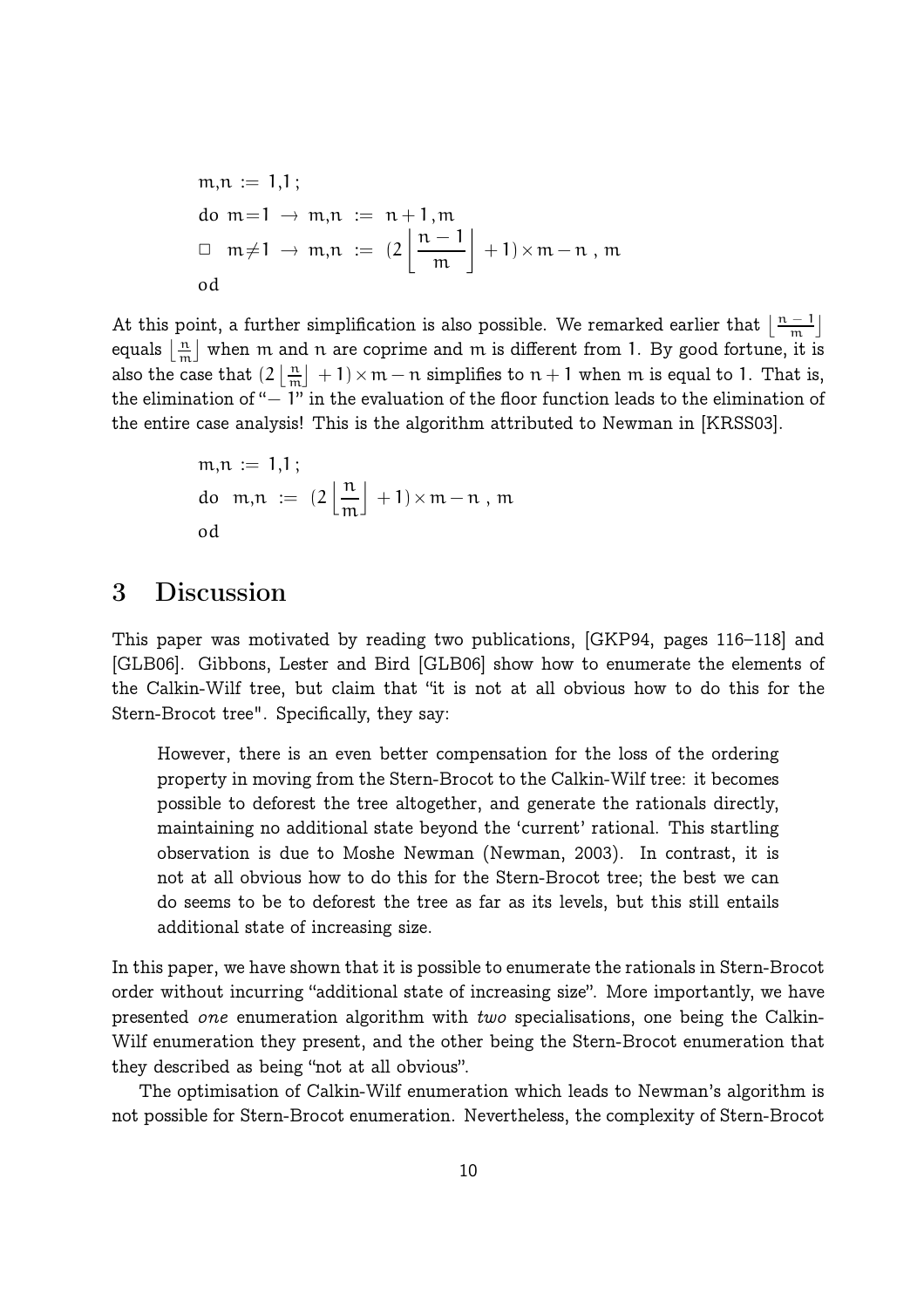enumeration is the same as the complexity of Newman's algorithm, both in time and space. The only disadvantage of Stern-Brocot enumeration is that four variables are needed in place of two; the advantage is the (well-known) advantage of the Stern-Brocot tree over the Calkin-Wilf tree — the rationals on a given level are in ascending order.

Gibbons, Lester and Bird's goal seems to have been to show how the functional programming language Haskell implements the various constructions – the construction of the tree structures and Newman's algorithm. In doing so, they repeat the existing mathematical presentations of the algorithms as given in [GKP94, CW00, KRSS03]. The ingredients for an efficient enumeration of the Stern-Brocot tree are all present in these publications, but the recipe is missing!

The fact that expressing the rationals in "lowest form" is essential to the avoidance of duplication in any enumeration immediately suggests the relevance of Euclid's algorithm. The key to our exposition is that Euclid's algorithm can be expressed in terms of matrix multiplications, where —significantly— the underlying matrices are invertible. Transposition and inversion of the matrices capture the symmetry properties in a precise, calculational framework. As a result, the bijection between the rationals and the tree elements is immediate and we do not need to give separate, inductive proofs for both tree structures. Also, the determination of the next element in an enumeration of the tree elements has been reduced to one unifying construction.

Acknowledgements Thanks go to Jeremy Gibbons for his comments on earlier drafts of this paper, and for help with T<sub>E</sub>X commands. Thanks also to our colleagues in the Nottingham Tuesday Morning Club for helping iron out omissions and ambiguities.

This paper was submitted in April 2007 to the American Mathematical Monthly; it was rejected in November 2007 on the grounds that it was not of sufficient interest to readers of the Monthly. One (of two referees) did, however, recommend publication. The referee made the following general comment.

Each of the two trees of rationals—the Stern-Brocot tree and the Calkin-Wilf tree—has some history. Since this paper now gives the definitive link between these trees, I encourage the authors, perhaps in their Discussion section, to also give the definitive histories of these trees, something in the same spirit as the Remarks at the end of the Calkin and Wilf paper.

We thank the referee for the detailed comments; unfortunately, we have not been able to obtain copies of the original papers by Stern and Brocot —we would have had difficulty reading the German and French in any case— and are not in a position to fulfill the referee's request. It would, indeed, be interesting for a mathematical historian to pursue this suggestion.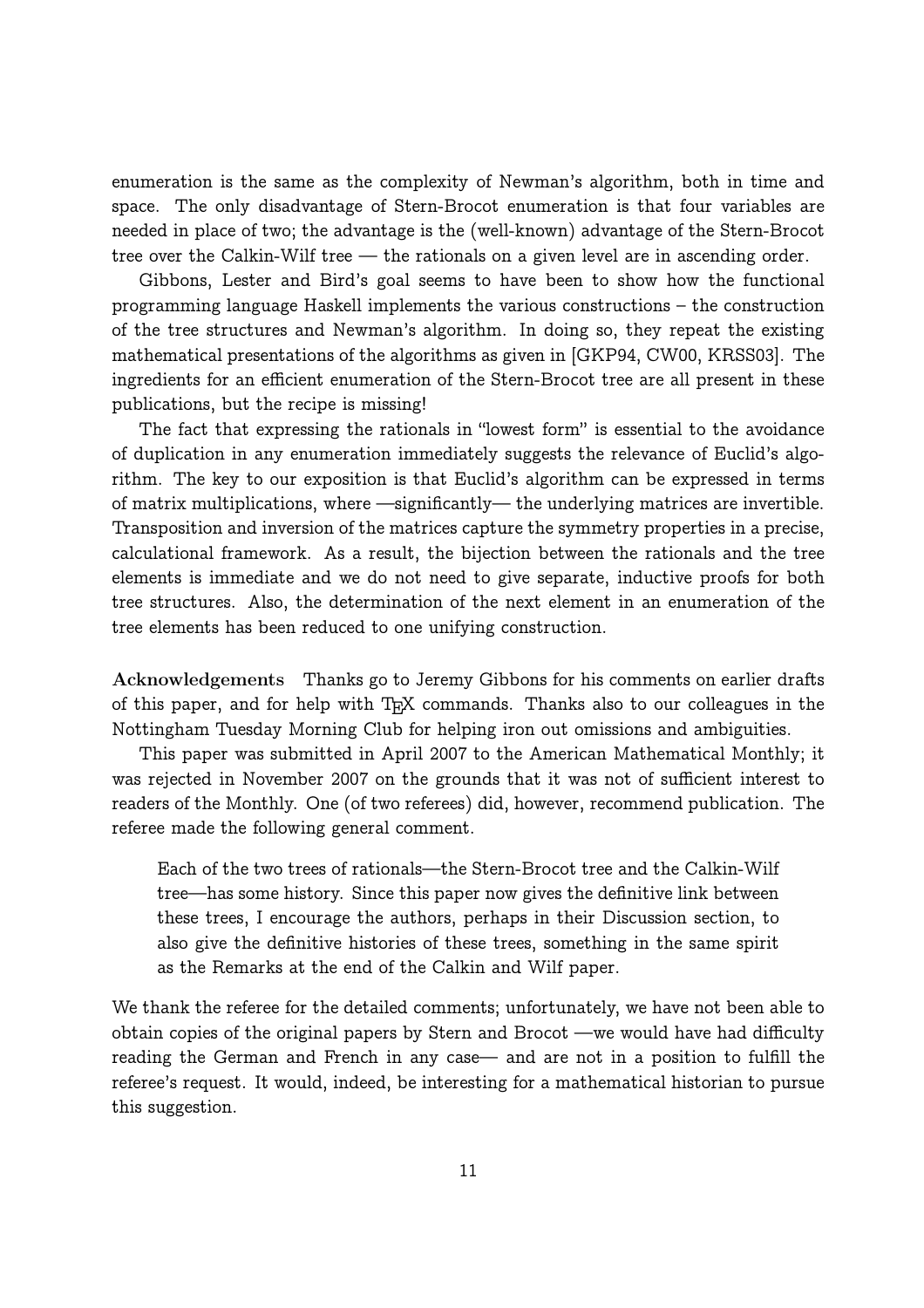# References

- [AZ04] Martin Aigner and Günter Ziegler. Proofs From The Book, 3rd Edition. Springer-Verlag, 2004.
- [CW00] Neil Calkin and Herbert S. Wilf. Recounting the rationals. The American Mathematical Monthly, 107(4):360–363, 2000.
- [Dij75] Edsger W. Dijkstra. Guarded commands, nondeterminacy and formal derivation of programs. Communications of the ACM, 18(8):453–457, 1975.
- [GKP94] Ronald L. Graham, Donald E. Knuth, and Oren Patashnik. Concrete Mathematics : a Foundation for Computer Science. Addison-Wesley Publishing Company, second edition, 1994.
- [GLB06] Jeremy Gibbons, David Lester, and Richard Bird. Enumerating the rationals. Journal of Functional Programming, 16(3):281–291, 2006.
- [KRSS03] Donald E. Knuth, C.P. Rupert, Alex Smith, and Richard Stong. Recounting the rationals, continued. American Mathematical Monthly, 110(7):642–643, 2003.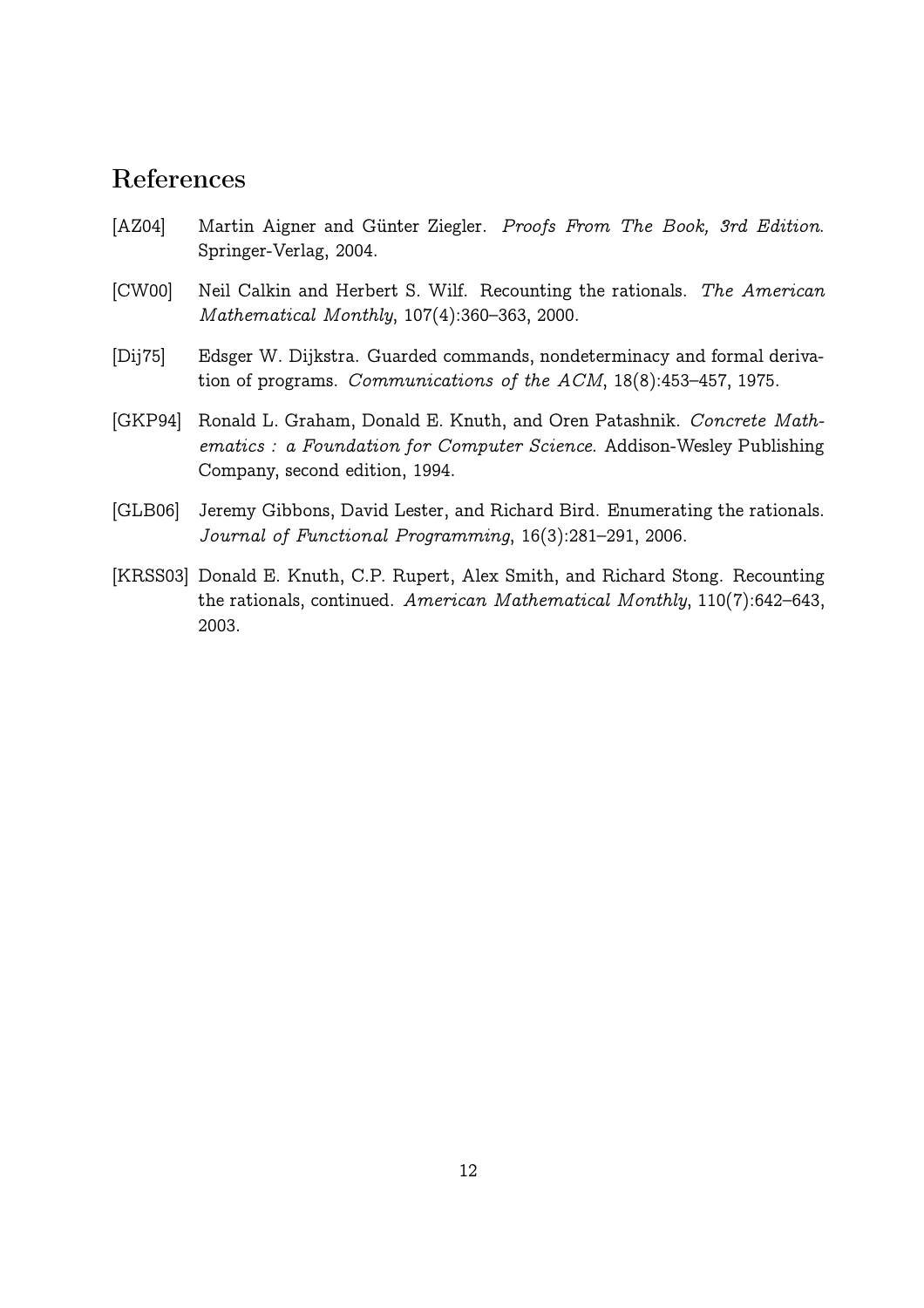# A Appendix: Haskell Implementation

This appendix contains an encoding of the enumeration algorithms in Haskell. The file from which this printed version was compiled is a so-called "lhs2 $T_{\rm E}$ X" file $^1$  which can be used directly as input to a Haskell compiler; this safeguards against typographical errors in the printed paper.

The implementation encodes a matrix as a list of *columns*.

type  $Entry = Integer$ type  $Column = [Entry]$ type  $Matrix = [Column]$ 

We define a type of non-empty trees, with associated map, fold and unfold functions.

data Tree  $a = Node (a, Tree a, Tree a)$  $mapt f (Node(a, l, r)) = Node (f a, mapt f l, mapt f r)$  $foldt$   $f$   $(Node~(a, l, r)) = f(a, foldt~f, l, foldt~f, r)$ unfoldt  $f(x)$  $f = \text{let } (a, y, z) = f x \text{ in } Node (a, unfoldt f y, unfoldt f z)$ 

With matrices matId, matL and matR defined to be the identity matrix, the matrix L and the matrix R, respectively, the tree of matrices is generated as follows.

mTree :: Tree Matrix  $m$ Tree  $=$  unfoldt level matId where level  $m = (m, m \times matL, m \times matR)$ 

The Calkin-Wilf tree can be obtained by pre-multiplying the matrices by the vector  $(1 1).$ 

```

wTree :: Tree Rational
\textit{cwTree} = \textit{mapt} \ (\textit{mkCWR}at \circ \ ([[1],[1]] \times)) \ \textit{mTree}
```
 $mkCWRat::Matrix \rightarrow Rational$  $mkCWRat \;[[m],[n]] = n/m$ 

Similarly, the Stern-Brocot tree can be obtained by post-multiplying the matrices by the transpose of the vector  $(1\; 1)$ , i.e.,  $\binom{1}{1}$  $\binom{1}{1}$ .

sbTree :: Tree Rational  $\textit{sbTree} = \textit{mapt}\ (\textit{mkSBRat} \circ (\times [\textcolor{gray}{[} \{ 1, 1 \} \textcolor{blue}{])})\ \textit{mTree}$ 

 $1$ The lhs $2$ T<sub>E</sub>X system has been implemented by Ralf Hinze and Andres Löh.